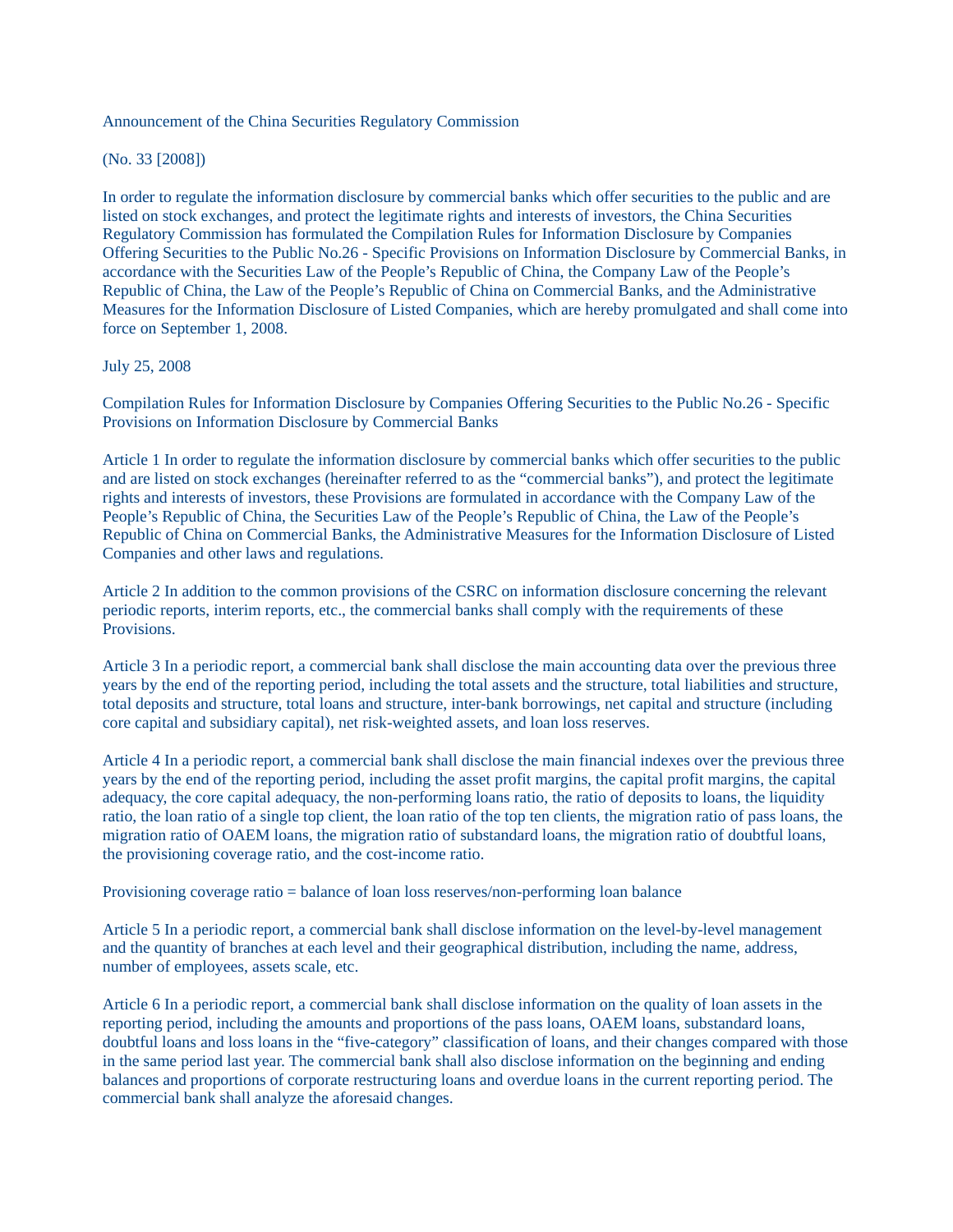Article 7 In a periodic report, a commercial bank shall disclose information on the accruals of provisions for the loan depreciation reserve and the write-off thereof in the reporting period, including the accrual method of the loan depreciation reserve, the beginning balance, amount prepared at current period, amount transferred back at current period, amount written-off at current period, and ending balance of the loan depreciation reserves, and the amount of recovery of the loan depreciation reserves written off in the previous years.

Article 8 In a periodic report, a commercial bank shall disclose information on the changes of interest receivable in the reporting period, including the beginning balance, amount of increase at current period, amount transferred back at current period and ending balance, information on the withdrawal of bad debt reserve for interest receivable, and procedures and policies for bad debt write-off. The commercial bank shall analyze the changes of the interest receivable and the bad debt reserve.

Article 9 In a periodic report, a commercial bank shall disclose information on the amounts and proportions of the loan interest income, interest income from inter-bank loans, interest income from deposits at the Central Bank, interest income from inter-bank deposits, interest income from bond investment, commission income and other items within its business income in the reporting period and their changes compared with those in the same period last year, and analyze the same.

Article 10 In a periodic report, a commercial bank shall disclose information on the top ten industries and main geographical distribution of the granted loans, the distribution, amounts and proportions in loan guarantee manners, and the loan balances of the top ten loan clients and their proportions to the total loans.

Article 11 In a periodic report, a commercial bank shall disclose information on the assets for offsetting debts by the end of the reporting period, including the amount of assets for offsetting debts, the accruals of provisions for the depreciation reserves, etc.

Article 12 In a periodic report, a commercial bank shall disclose information on the average balance and average interest rate in deposit structure, and the average balance and average interest rate of loans, including the average balances, interest rates and total amounts of the corporate demand deposits, corporate term deposits, savings demand deposits and savings term deposits; and the interest rate of short-term loans within one year, interest rates of medium and long-term loans and the total amounts.

Article 13 In a periodic report, a commercial bank shall disclose information on the categories and amounts of the held financial bonds, the face values, annual interest rates and dates of maturity of major financial bonds, and the accruals of provisions for the depreciation reserves.

Article 14 In a periodic report, a commercial bank shall disclose information on the development and profit and loss of the financial management as trustee, asset securitization, various agency services, custodial services, and other businesses in the reporting period.

Article 15 In a periodic report, a commercial bank shall disclose information on the balances of the off-thebalance-sheet items having material effects on the financial status and operating results, including the specific information on such items as credit commitments (irrevocable loan commitments, banker's acceptance bills, issuance of letters of guarantee, and issuance of letters of credit), lease commitments, capital expenditure commitments, and financial derivatives.

Article 16 In a periodic report, a commercial bank shall disclose information on the following various risks and the risk management:

1. Credit risk status. A commercial bank shall disclose information on the credit risk management, credit risk exposure, and credit asset quality and income, including the business activities generating credit risks, credit risk management and control policies, organizational structure and division of responsibility of credit risk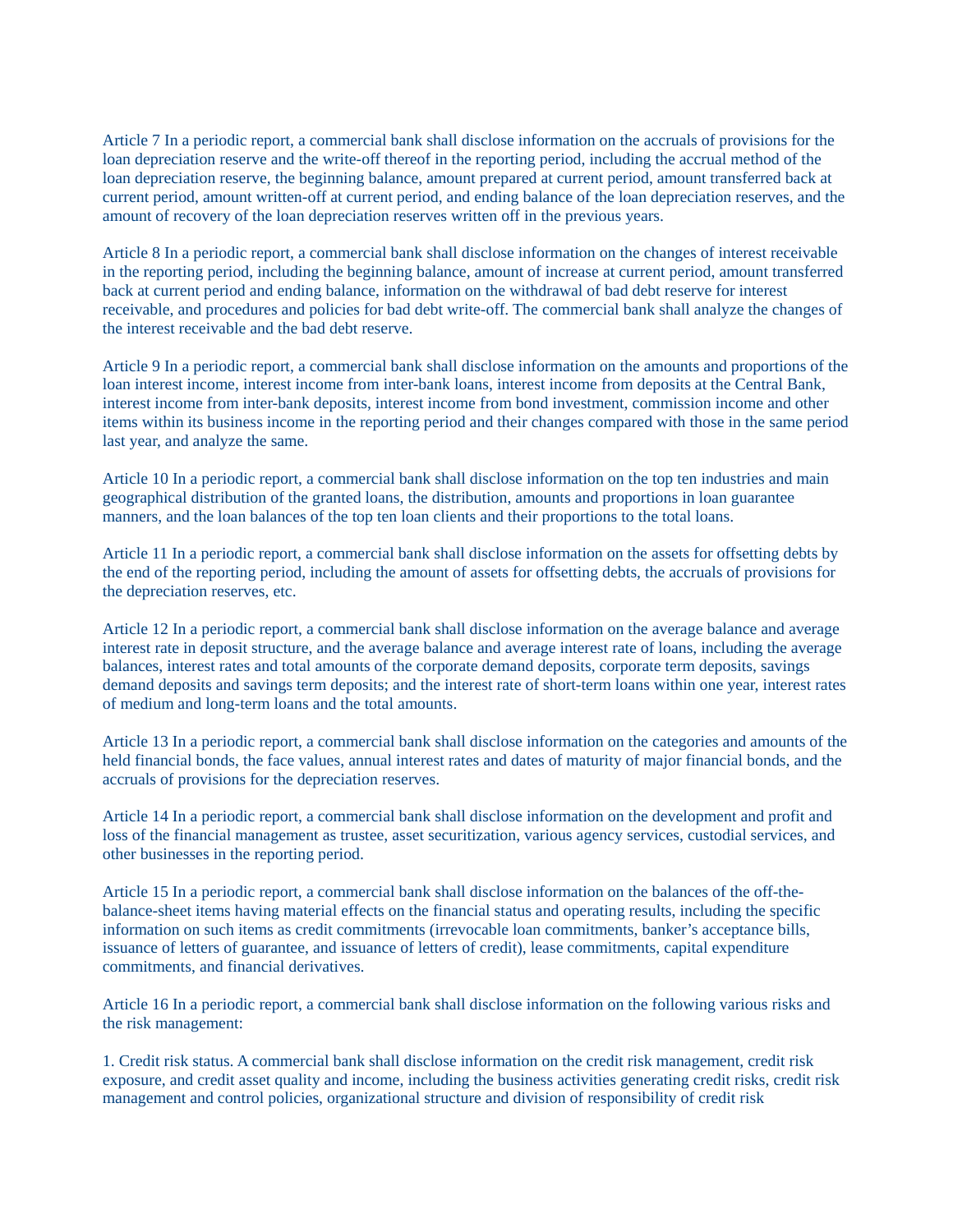management, procedures and methods for asset risk classification, distribution of credit risks, concentration of credit risk, non-performing loan analysis, loan restructure, and geographical distribution and industrial distribution of non-performing loans.

2. Liquidity risk status. A commercial bank shall disclose information on the relevant indexes that can reflect its liquidity, analyze the matching between assets and debts in time limit and structure, and analyze the factors affecting liquidity, and describe its liquidity management strategies.

3. Market risk status. A commercial bank shall disclose the quantitative and qualitative information on its market risk status, including the categories of the assumed market risks, the overall market risk level, and the risk positions and risk levels of different categories of market risks; the methods for the identification, calculation and control of various categories of assumed market risks; sensitivity analysis of relevant market prices, including the effects of fluctuations of interest rate, exchange rate, stock price and other prices on the economic value or financial status and profitability of the commercial bank; policies and procedures for market risk management; and market risk capital status, etc.

4. Operating risk status. A commercial bank shall disclose the risks of losses caused by the imperfection or failures of the internal procedures, personnel or system or by external events.

5. Other risk status. Other risk factors that may have significantly adverse effects on the bank shall be disclosed.

Article 17 In a periodic report, the board of directors of a commercial bank shall make a statement of the completeness, rationality and effectiveness of its internal control system and the implementation thereof. The board of supervisors shall give clearly opinions on the statement made by the board of directors, and the opinions and statement shall be disclosed respectively.

Article 18 The board of directors of a commercial bank shall make a specialized report to the shareholders' meeting each year on the implementation of the affiliated transaction management system, the operation of the affiliated transaction control committee, and the affiliated transactions conducted in the current year, and disclose it.

Article 19 With regard to the matters of external guaranty provided by a commercial bank, if the amount of a single guaranty exceeds 5% of the audited amount of net assets in the last year or the amount of a single guaranty exceeds 2 billion yuan, the company shall timely make an announcement.

Article 20 With regard to the litigation matters involving a commercial bank, if the amount of a single matter exceeds 1% of the audited amount of net assets in the last year, the company shall timely make an announcement.

Article 21 With regard to such matters as investment, acquisition and sale of assets of a commercial bank, if the amount of a single matter exceeds 5% of the audited amount of net assets in the last year, or the amount of a single matter exceeds 2 billion yuan, the company shall timely make an announcement.

With regard to the matters of asset and equipment procurement of a commercial bank, if the amount of a single matter exceeds 1% of the audited amount of net assets in the last year, the company shall timely make an announcement.

Article 22 Where any major emergency (including but not limited to bank run, major fraud, and major violations by any branch and individual) happens to a commercial bank, and the involved amount reaches 1% or more of the most recent audited net profits, the company shall timely make an announcement as required.

Article 23 The affiliated transactions of a commercial bank shall include the on-balance-sheet and off-balancesheet transactions as loan, loan commitment, honor, discount, repurchase of securities, trade financing, factoring, letter of credit, letter of guarantee, overdraft, inter-bank lending and guaranty, the transfer of assets, the provision